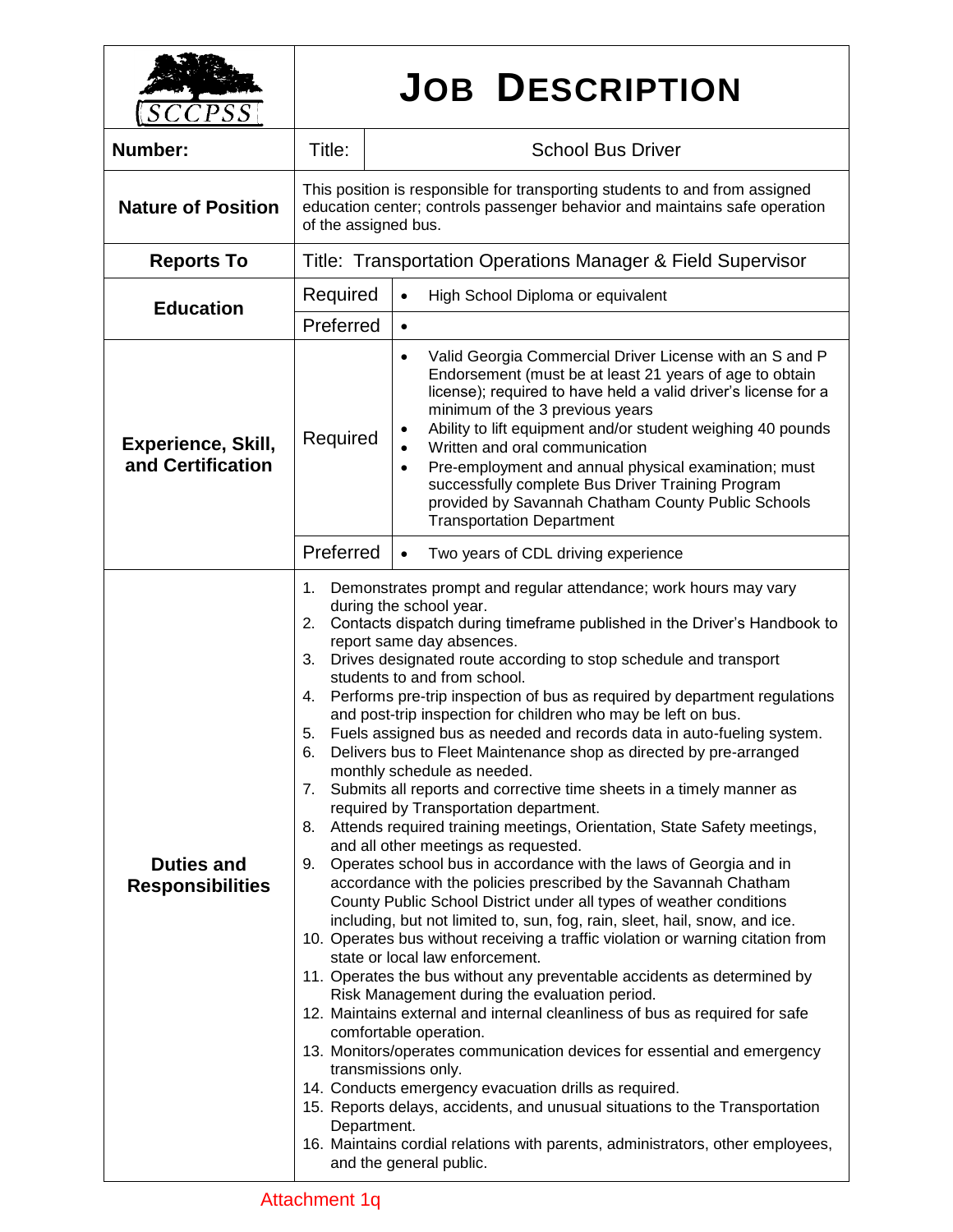|                                      | 17. Maintains student discipline on the bus and refers serious infractions to<br>appropriate administrator using Safe Rider Program.<br>18. Collects, maintains, and periodically updates emergency information and<br>is aware of students' medical needs reported by parents/guardian.<br>19. Presents professional appearance.<br>20. Has ability to drive any make and model bus in the transportation fleet.<br>21. Special Education Lift Bus Only: Operates wheelchair lift and secures<br>door on lift during transport.<br>22. Special Education Lift Bus Only: Performs necessary tie downs for<br>wheelchairs and seat security devises for students.<br>23. Perform other duties as necessary for the effectiveness of the<br>organization. |  |             |  |  |
|--------------------------------------|---------------------------------------------------------------------------------------------------------------------------------------------------------------------------------------------------------------------------------------------------------------------------------------------------------------------------------------------------------------------------------------------------------------------------------------------------------------------------------------------------------------------------------------------------------------------------------------------------------------------------------------------------------------------------------------------------------------------------------------------------------|--|-------------|--|--|
| <b>Terms of</b><br><b>Employment</b> | Incumbents are considered "at will" employees. Appropriate pay will be determined based on the<br>Grade as determined by Human Resources and the incumbent's allowable experience. This is a<br>193 day position. (G-6) Non-exempt. Public School Employees Retirement System Eligibility<br>New 02-16                                                                                                                                                                                                                                                                                                                                                                                                                                                  |  |             |  |  |
| <b>Approvals</b>                     | Director Level                                                                                                                                                                                                                                                                                                                                                                                                                                                                                                                                                                                                                                                                                                                                          |  | <b>DATE</b> |  |  |
|                                      | <b>Chief Level</b>                                                                                                                                                                                                                                                                                                                                                                                                                                                                                                                                                                                                                                                                                                                                      |  | <b>DATE</b> |  |  |
|                                      | <b>Human Resources</b>                                                                                                                                                                                                                                                                                                                                                                                                                                                                                                                                                                                                                                                                                                                                  |  | <b>DATE</b> |  |  |
|                                      | Superintendent                                                                                                                                                                                                                                                                                                                                                                                                                                                                                                                                                                                                                                                                                                                                          |  | <b>DATE</b> |  |  |